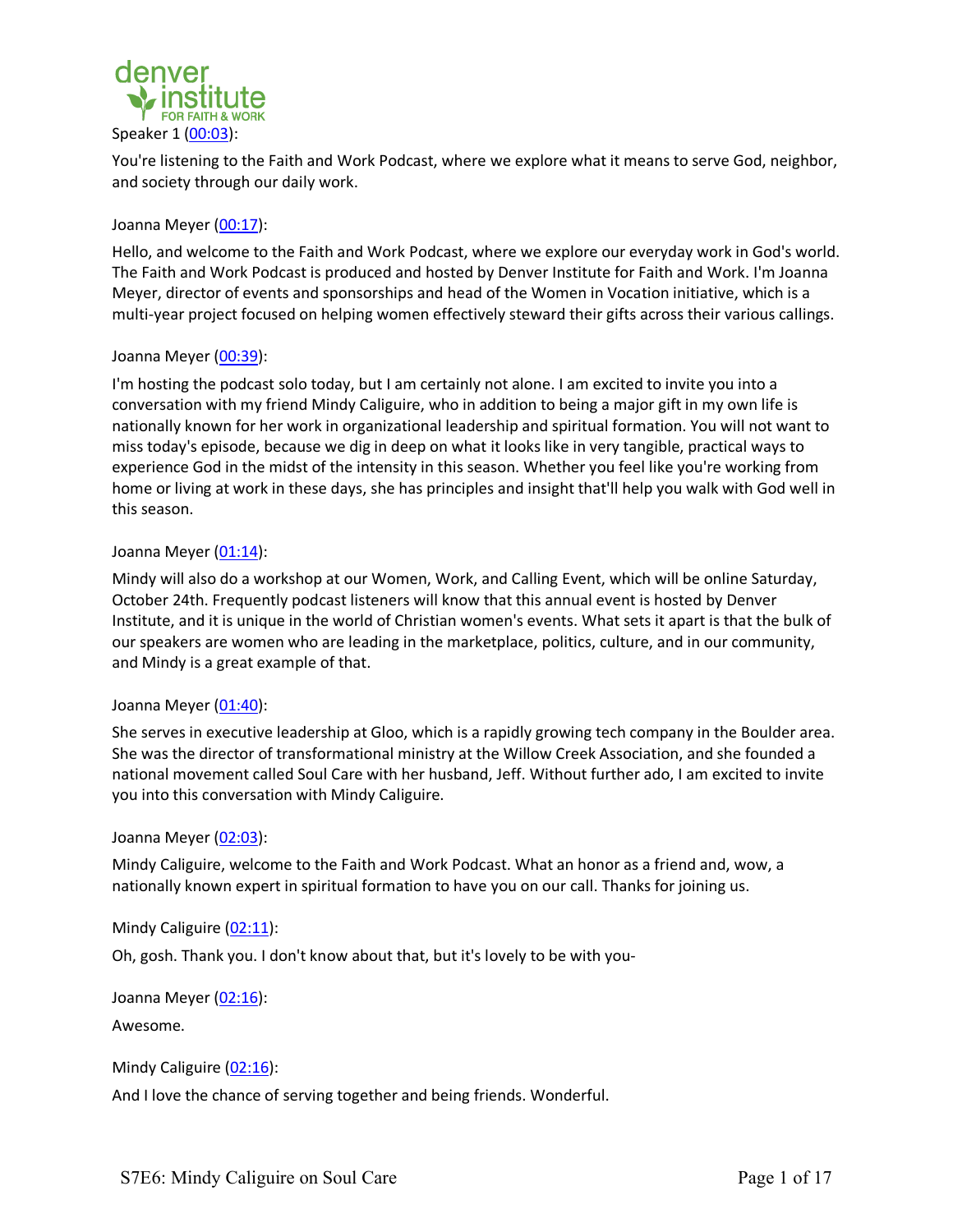

Yes. It's such a treat, a rare treat on this podcast to be interviewing a friend. I want to know a little bit about what you do, because you have two hustles in your life. You work for Gloo, a tech company, you're a senior leader there and you run a national movement called Soul Care. Tell me a little bit about those two diverse callings in your life.

# Mindy Caliguire (02:37):

Yeah. On the surface seem quite separate, and some days they seem quite separate, and on deeper subterranean levels they're very similar, or at least very aligned.

# Mindy Caliguire (02:46):

Gloo is, like you said, a tech company. We've got about 300 employees, about seven to 10 incubating and then really moving into the market, serving a lot of churches and other faith based organizations in this season, which is really exciting, but with a big global vision all around helping organizations that are helping people grow by providing the deep technological services and support that most people oriented organizations just don't have that technical expertise. The founders are really pulling together a world class team of engineers, and data architects, and data scientists, and all kinds of really intelligent people who care about helping people who are helping people grow.

## Mindy Caliguire (03:30):

That's the primary work of my vocation at this moment in the ... Well, maybe we should distinguish how we use vocation, but that's my-

Joanna Meyer (03:39):

Yeah. That's a sticky question. Yeah.

### Mindy Caliguire (03:40):

That's a sticky question, right? But that's the bulk of my day in and day out work. I lead a team. Over the last year, we've brought a product into the market called Journey Studio, and it's really exciting to see how this Journey Studio is just starting in the last eight weeks to come into something that churches and other faith based organizations are buying to help give their people a step-by-step growth journey and then being able to have analytics and encouragement to help them on that journey.

### Mindy Caliguire (04:07):

That's what I'm doing there. I lead the team that's both engineering and product side of it, but also the going into market, revenue goals, marketing strategies, top of funnel, middle of funnel, bottom of funnel. People know that stuff.

### Joanna Meyer (04:20):

Coding. Before I hit record, you mentioned that you had spent the afternoon up to your elbows in computer code. You're not just thinking spiritual formation. You're thinking about zeroes and ones, too.

Mindy Caliguire (04:29):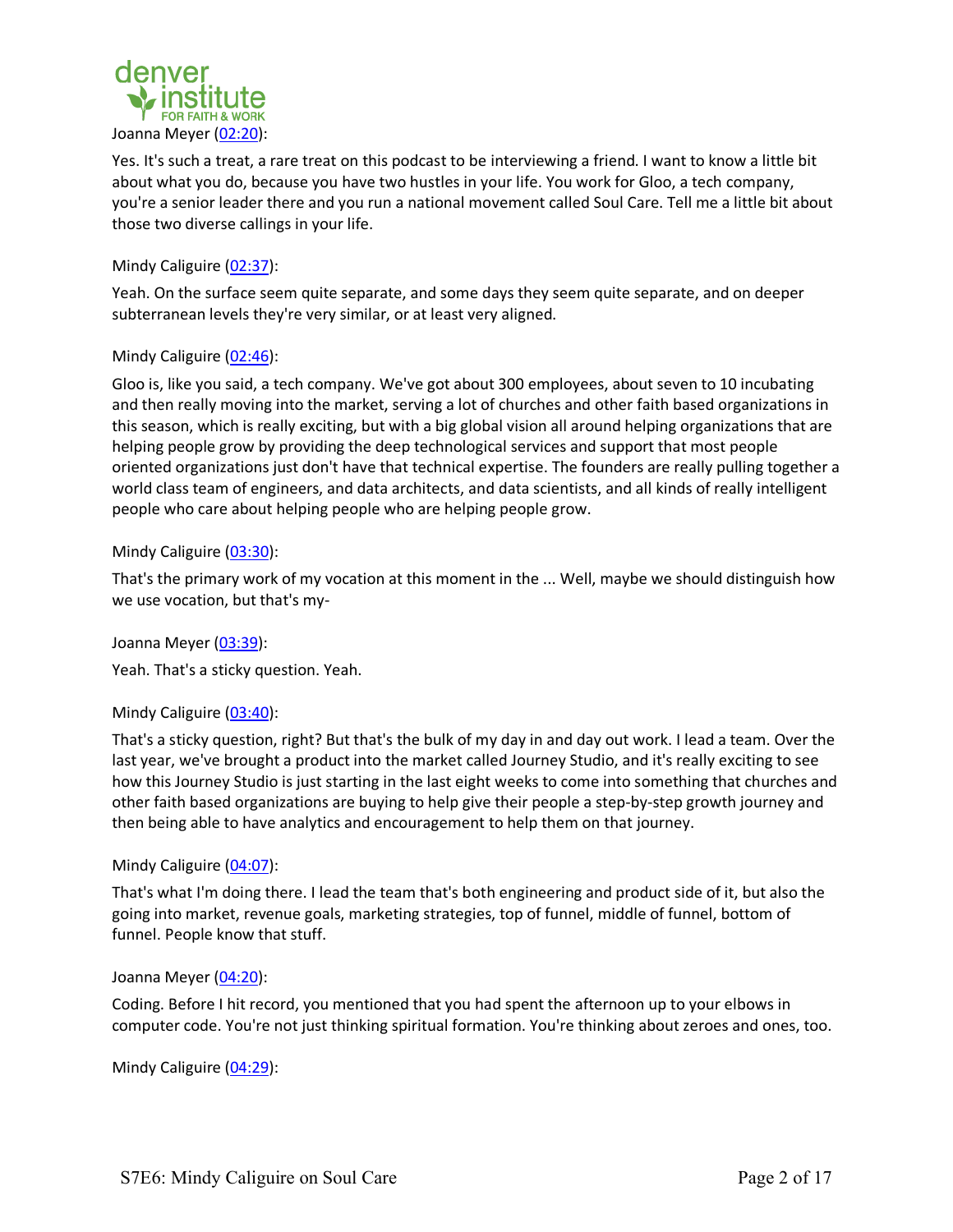

Yeah. I'm not an engineer myself and I'm not the one writing the code, but yeah, I do have more of an engineering brain and at times, when needed, I help solution gt different things. That's ac my title at Gloo. I have two titles kind of. One is to be the solution owner. It's like at that level, I have responsibility for everything related to this product, and if it means getting in there with an engineer and figuring out how do we actually solve what needs to be done right here, then that's what I'm going to do. By God's grace, that's a little bit of a fun part of my personality.

Mindy Caliguire (05:02):

My other title at Gloo is all about being the executive director for personal growth, and that gets to my passion around Soul Care. That, if I were to say vocation, if you took it from that sense of the roots of that word, of calling in the sense of what is the sense of vocation that one has, and all those great quotes from Frederick Buechner I'm sure you guys talk about a lot.

Joanna Meyer (05:25): Yeah.

Mindy Caliguire (05:25): Yeah, right?

Joanna Meyer (05:25):

The world's great needs and your great passions coming together. It happens in Soul Care.

Mindy Caliguire (05:30): Yeah.

Joanna Meyer (05:30): Yeah. Tell us about Soul Care.

# Mindy Caliguire (05:31):

Yeah, yeah, yeah. Soul Care really came out of really a season of pretty dark times actually when my husband and I were planting a church in Boston in 90s. I just unintentionally, like many leaders, completely jettisoned the care of my own soul. That's a luxury and a prize. If you've got nothing better to do, then you can go have solitude or whatever. But obviously the work is the ministry. You've got to get about that, and there's no vacation. I'd rather burn out than rust out. Like we've all heard these comments that just appeal to a certain kind of driven person, which is me.

# Mindy Caliguire (06:09):

I had some really severe and sort of scary neurological symptoms that crept in. Well, didn't creep in. They suddenly hit and forced me to be sidelined from my own life for a season. I mean now 25 years ago, but it forged in me ... and I think of it as a severe mercy. Some people may know of that book by that title, but it was a severe mercy.

Mindy Caliguire (06:33):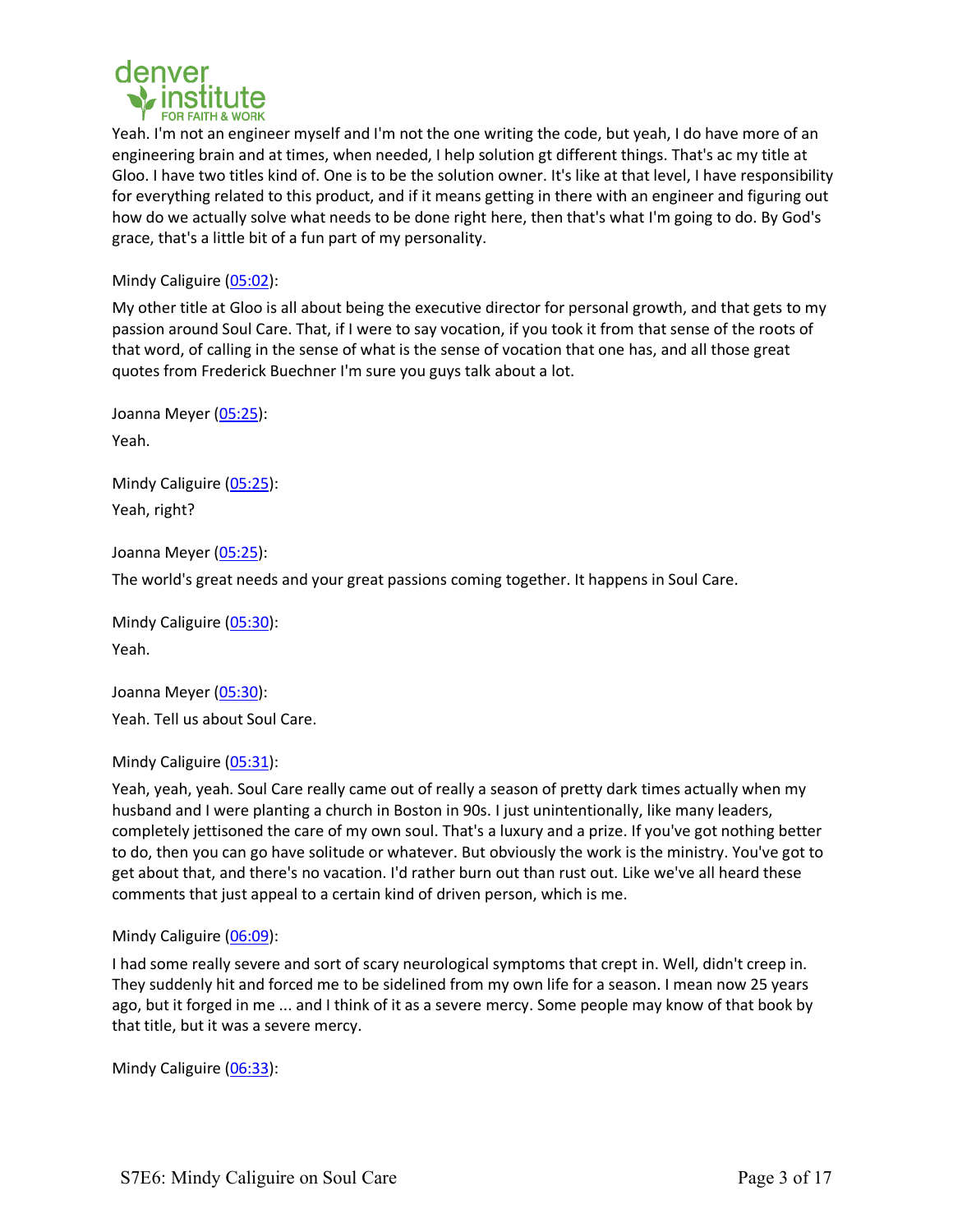

It was incredibly painful, very disorienting at the time, and caused me to call into question all manner of things about what does it mean to be a leader in God's world, what does the thought of being connected to the vine really mean. My head was full of ostensibly very good theology, but I had no rhetoric or rationale for why I needed to intentionally carve out time and space to care for my own soul in the midst of everything else.

# Mindy Caliguire (07:04):

Coming through that season, that has fundamentally shifted and never changed. As God brought more and more health into my life, because I was choosing to care for my soul as my first and foremost responsibility, not just a passing thought once in a while, I just got more and more healthy, which is kind of the point. That's what happens.

# Mindy Caliguire (07:26):

As I was healthier, I kept being invited to do things that I just didn't even ... wouldn't have ever considered. Thus what you're referring to now is this ministry around soul care has turned into books, and conferences, and consulting, and a variety of different ... Now an entire team of people who are coming together around Soul Care in supporting leaders with the wellbeing of their own soul so that their life and leadership really flows from a healthy place. There's so much more that could be said, but that's how those two sides of my life kind of play together.

# Mindy Caliguire (08:00):

At Gloo, I care a lot about our culture. I care a lot about supporting people in the day to day experience of their work. What kind of people are we becoming as a result of the culture of this organization, and how can I contribute to that? Based on what are my fundamental beliefs about our best work, our best contribution comes from a place of deep health. That's one point of integration.

# Mindy Caliguire (08:26):

Also, there's fun points of integration with using the very Journey Studio thing that I've now created, or our team has created, to provide these little growth plans that are about how leaders can increase their soul health. Like what's a step-by-step path for leaders? I'm able to put that out there on my website. It's just it's fun how the world collide.

### Joanna Meyer (08:49):

Yeah. How would you distinguish between soul care and kind of mainstream religious activity? I think most people think of faithful involvement in a faith community would be attending a weekly service, being in a small group, having a personal time of being in scripture. Those are the first things that come to mind. How might soul care differ from those things-

Mindy Caliguire (09:09):

Yeah, yeah.

Joanna Meyer (09:09): Or [inaudible 00:09:10] those things?

Mindy Caliguire (09:11):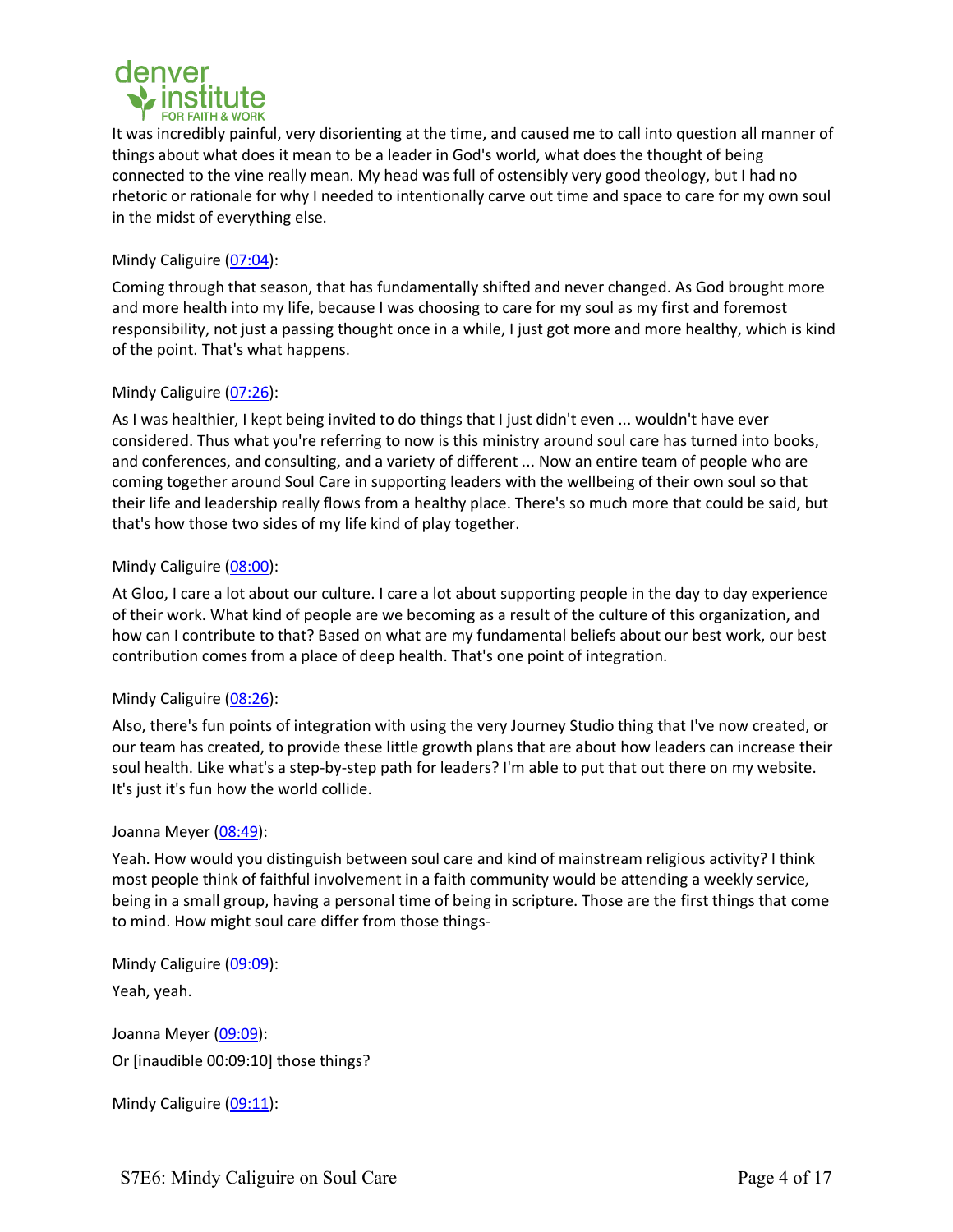

I don't think anybody's ever asked me that quite so directly.

Joanna Meyer (09:13): Oh, my goodness.

Mindy Caliguire (09:13): I love that.

Joanna Meyer (09:14):

That's amazing, that I've asked you a new question. Wow.

# Mindy Caliguire (09:15):

No, I love it. I absolutely love that, because sort of the itch factor that a lot of people feel is that those sort of tired formulas for how to have a deeper relationship with God or how to be ... and I'm using air quotes as if people could see it, but how to be a good Christian. I mean, I just fundamentally hate that even phrase, that language. That's so broken.

# Mindy Caliguire (09:41):

But there is a sort of you read your Bible, you pray, you have a quiet time. It's 15 minutes. Everybody has three spiritual gifts, and they're in a certain order. You serve. It's like we have these formulas. Formulas, kind of like I guess the concept of stereotypes ... You and I were just talking about the Enneagram, right? Stereotypes. They have usually a basis in some of reality. Is reading your Bible, and praying, and understanding your spiritual gifts important to the spiritual journey? Obviously and absolutely yes.

# Mindy Caliguire  $(10:16)$ :

Along the way, the complexity of how we are as people in relationship with God, those things can sadly become pretty rote, and they can become even formulaic. Even in cases where you think of Jesus talking about the difference between the vessel and the treasure, and sometimes we come to prize the vessel more than the treasure itself.

# Mindy Caliguire  $(10:44)$ :

If you think about all of those different spiritual practices you could say, reading your Bible, praying, having a quiet time, serving, attending church, those kinds of things, they can either open us up to God's presence and his infusing us with his life, or they can become kind of rigid things that even appeal to our pride, our achievement, all the things that are even actually against what life and God actually produces. We end up with these very legalistic structures that have caused great harm in many sincere believers lives, not knowing how to tease apart what is about real life with God and what is about this like mechanistic, achievement based, earning points with God kind of thing.

# Mindy Caliguire (11:36):

The whole baby and the bathwater. Even to this day, I've got some friends who I have known, or worked with, or whatever who are still trying to tease apart what is the really, really dirty bathwater that I need to throw away, and what is the baby? Or to keep with Jesus's sayings, what is the pearl of great price and what are the other things that I was told were the pearl and really aren't?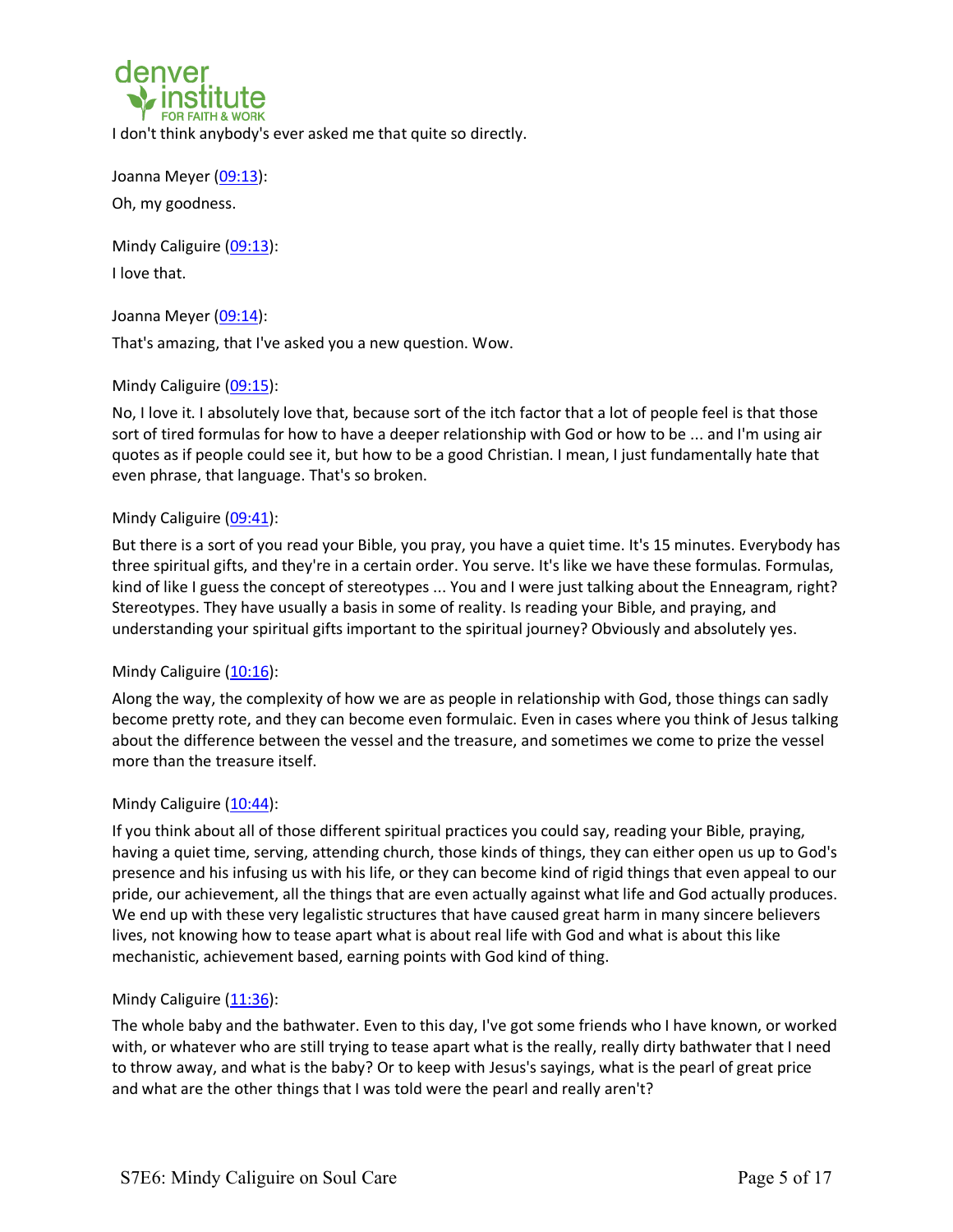

In the end, it's all about life. It's like where are we drawing our life from? Those practices can be extremely helpful in helping you slow your RPMs down, really dial into your connection with God. When and as you do those things, God's life flows into us and breathes life into our souls, and we move towards soul health when we connect with God in those ways. But if those have become sort of rigid and lifeless for people, sometimes they need to do the exact different things. Anyway, that's how I would distinguish them.

Joanna Meyer (12:40):

Yeah. Piling on more of those disciplines aren't going to help if that's not what the soul needs.

Mindy Caliguire (12:43):

No. No, no, no.

Joanna Meyer (12:44):

I had a question of contrasts. What does a healthy soul look like, and in contrast what do you think are some indicator lights that there is unhealth at a soul level?

Mindy Caliguire (12:55):

Yeah. You may know this, but I do that with groups all over. I've asked that question to groups all over the world, large groups, small groups. I usually do it as a very interactive exercise where I write it out on a flip chart. I usually start with that.

Joanna Meyer (13:10): Let's say our listeners can answer that, too.

Mindy Caliguire (13:11):

What? Yeah, yeah.

Joanna Meyer (13:12):

Our listeners can answer that. As we talk about indicator lights, be asking yourself, do you have any of these in your life?

Mindy Caliguire  $(13:17)$ :

Exactly. You guys can totally do that. We can put a link to an actual assessment in the notes, show notes, or however you do that.

Joanna Meyer (13:25):

We'll do that.

Mindy Caliguire (13:25):

Yeah. I can do that, or we can work together for that. But you guys, what I usually hear ... I usually start with that symptoms of soul neglect. It's benign neglect. Nobody sets out to trash the wellbeing of their soul, but it happens. We get running and gunning and we forget about God, and then we forget that we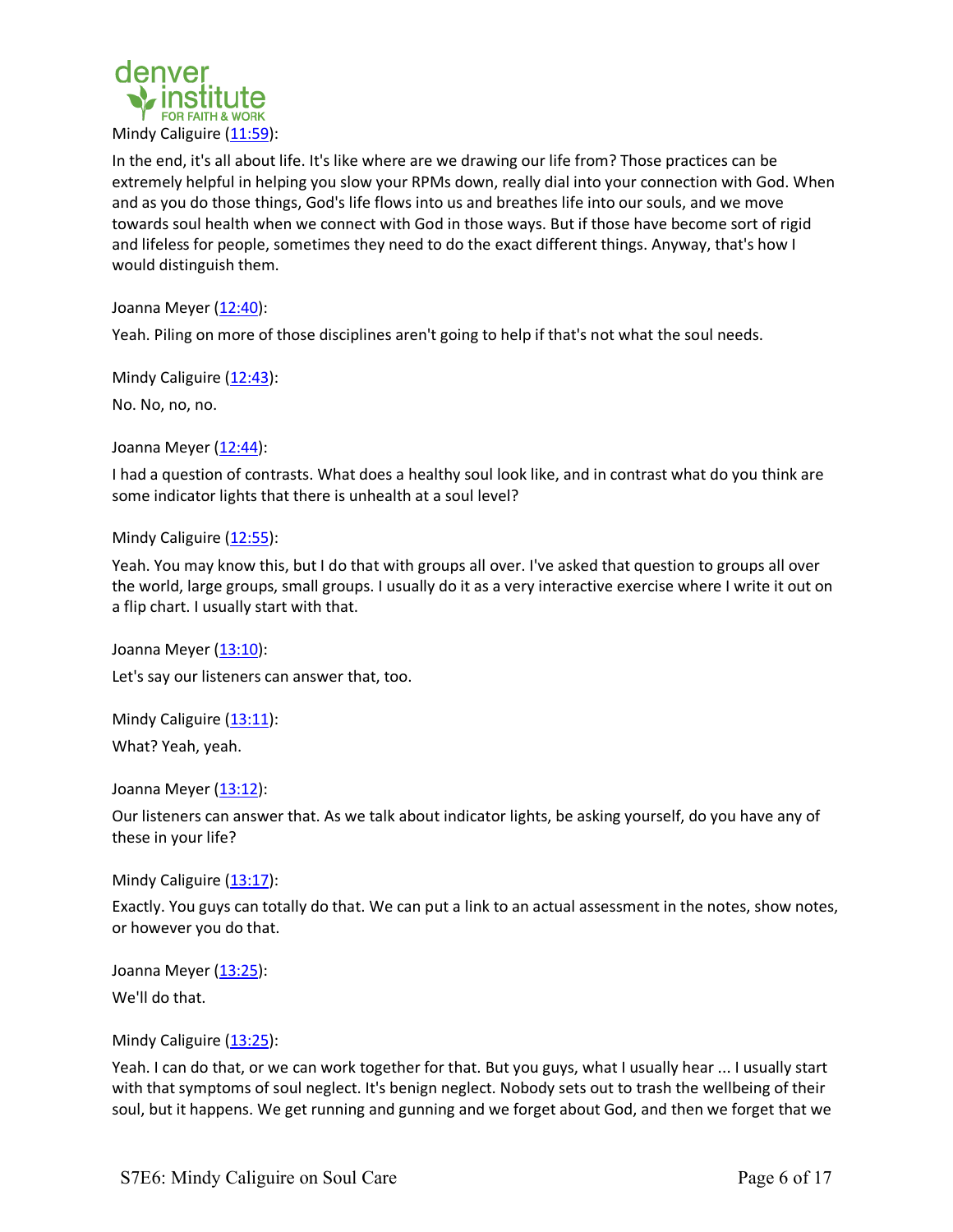

forgot. Even if we're in vocational ministry, we can be doing the work but have lost that sense of God being with us and for us.

Mindy Caliguire (13:51):

When we lose that sense of connection, now God hasn't gone anywhere, but we lose that sene of connectedness, when that happens, utterly predictable symptoms. That's anger, resentment, insomnia, other physical symptoms. People have muscle tension, digestive issues. Even their immune system starts to lower. We isolate. We medicate. We do any number of other things. We get super judgy. I'll speak for myself.

Joanna Meyer (14:23):

Amen. Amen to that one.

Mindy Caliguire (14:24):

We get super judgy toward ourselves and toward others. We enter into blame. We find it more difficult to forgive. Our productivity. Shame becomes quite operative. I mean there's just a lot. Usually groups have no difficulty coming up with that.

# Mindy Caliguire (14:41):

But then in contrast, you're asking about the symptoms of a healthy soul. This one is really fun, and I usually have people think very personally, very autobiographically. As you're listening now, think about your own life. Where is a season in your life when your sense of connection with God was really strong? It could be right now. It could've been a couple weeks ago. It could've been a couple years ago. It doesn't really matter when, but isolate like you're looking through the scenes on a video. Like find where in your life was that sense of connection with God really strong? It could've been well supported by different practices and things like we were just talking about, or it could've been a season when all hell was breaking loose and the wheels were coming off, but somehow in the midst of it you knew that you knew that you knew that God was with you and God was for you.

# Mindy Caliguire (15:29):

Then what I love is when people have isolated on a very true to their own story season of that life, then I say to them as a group, what flowed out of you in that season? What kind of person were you? I just stand at the whiteboard and write. You guys, like what comes out, what pours out even faster than thinking about the symptoms of soul neglect, hope, joy, energy, boundlessness, healthy boundaries. I'm trying to see the list in my own head. They report natural levels of self care, natural inclination to hear God's voice and respond as he leads. Creativity pours out. Vision pours out.

### Mindy Caliguire  $(16:17)$ :

Like you think of all the different spiritual gifts, and even the fruit of the Spirit. They have patience. They talk about gratitude. They talk about contentment. Like things that any one of us would say are highly prized. Like we want that list. We want our lives, and we love seasons in our life when we are marked increasingly by those attributes.

Mindy Caliguire (16:38):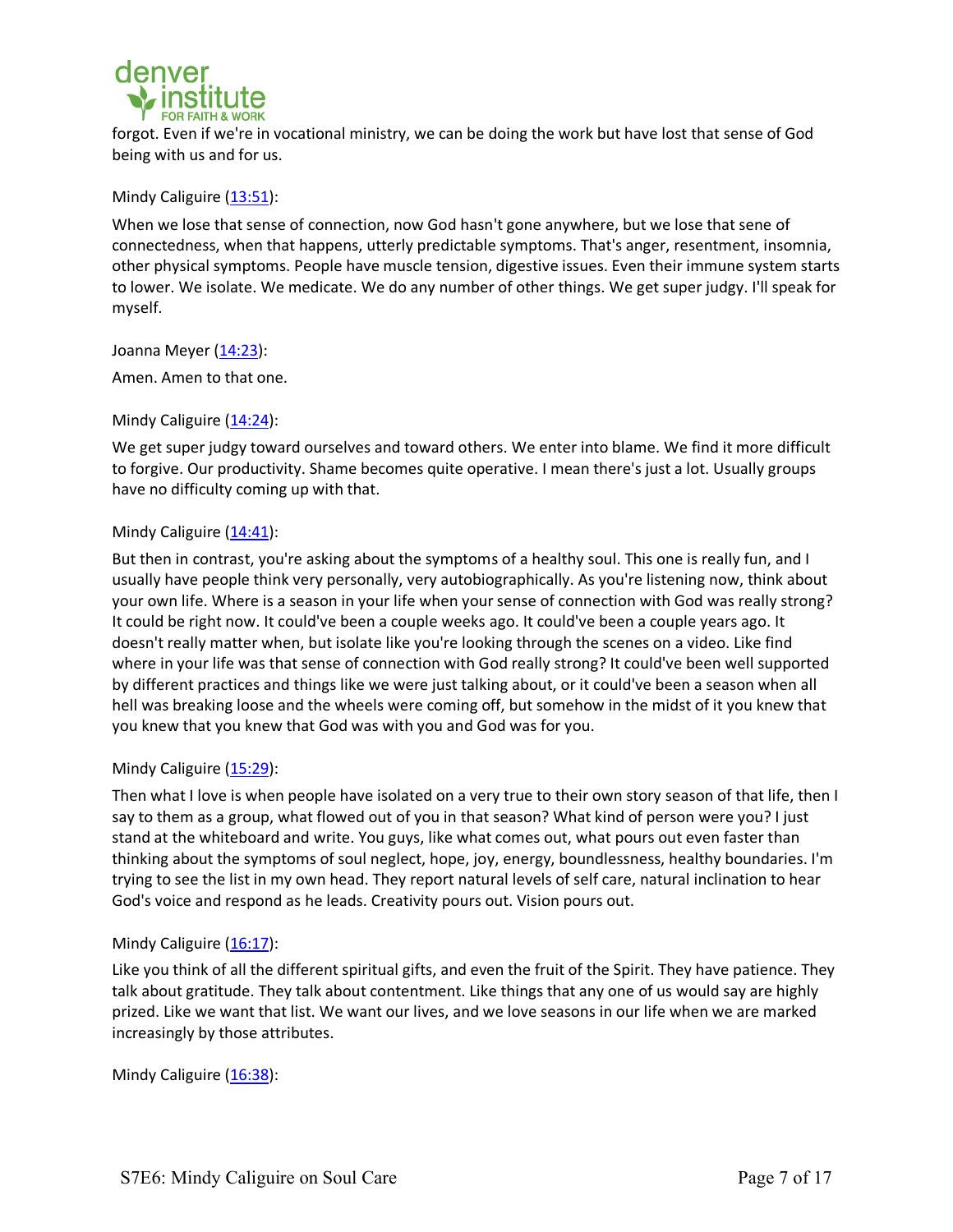

The contrast is pretty clear. Like I usually can then put one flip chart page on one side and then the other that we just filled on the other and say, which of those do you choose?

## Joanna Meyer (16:50):

As you think about life in this season of pandemic, where are you seeing spiritual unhealth and tension?

Mindy Caliguire (17:02): Everywhere.

Joanna Meyer (17:04):

Yeah. That's true.

## Mindy Caliguire (17:06):

People are isolated, so that is very difficult. One friend, I was laughing with her like, "Why is it so exhausting to go from one Zoom meeting to another?" She said, "Mindy, there's actually very deep neurological reasons why it's exhausting." We're created to get energy from one another in interactions, and we are three dimensional embodied beings. Even though I can see you on the screen, and our listeners can't, they'll only hear our voices, when we're physically together, it sounds maybe a little woo woo, but like there is something that we ... God has made us for this, right?

## Mindy Caliguire (17:43):

When you're reduced to even I hear your voice but you're two dimensions in front of me, you're not a three dimensional person, it's harder for us to pick up signals, especially if it's a Zoom call that's got like 80 people on it and you can't even see then all in one screen. It's very difficult. Then constantly seeing ourselves, which I can look at myself right now. Like that in itself is exhausting.

# Mindy Caliguire (18:05):

There are things that are inherently deeply depleting. I really feel for the parents who are trying to do homeschooling with their kids while they're trying to run their counseling practice and then doing something else as well. The worry, just the constant worry. The kids are picking up on it. Five-year-olds, six-year-olds are crying at night. It is hard for anyone.

# Mindy Caliguire (18:29):

That is why I'm so ... I have had more opportunities to talk to people about Soul Care in the last six months than in a long time, because everyone is going, "Wait. Life in the Kingdom is such that while these circumstances are hard, we are absolutely able to draw our life from God." We are absolutely able. Maybe some people have more opportunity to explore some of these different ways of being in silence with God or acknowledging and receiving his presence with them day after day. Maybe the level of worry makes us more inclined to be like, "Wait. Jesus, I need you in this moment. I need you with me right here and right now." Again, God is always with us. He never leaves. It's just our awareness, our receptivity is what shifts.

# Mindy Caliguire (19:26):

I mean look on every front. There's fear. There's financial instability. There's relational chaos. There's isolation. There's being stuck with people that you're in conflict with. There's difficulty of achieving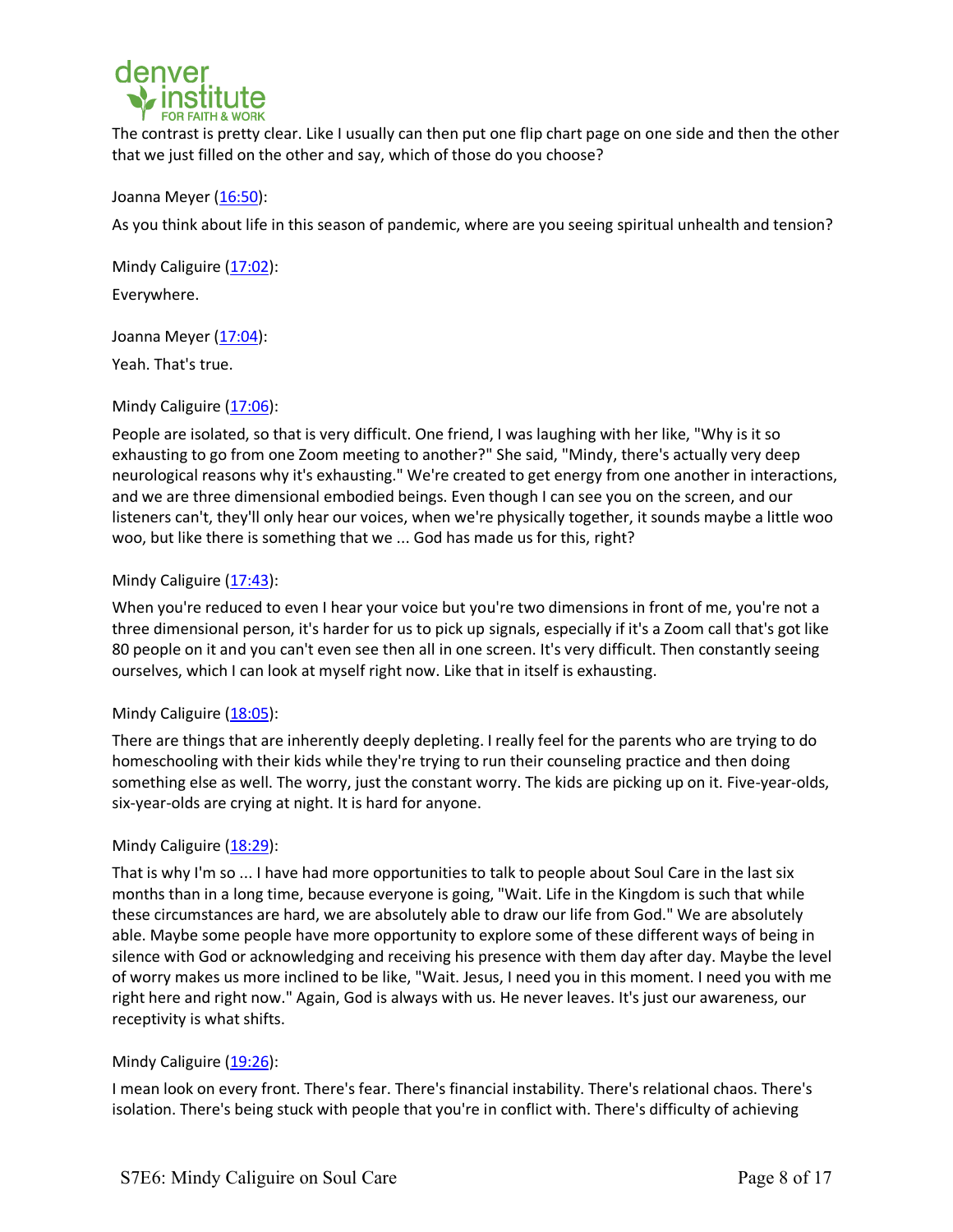

organizational goals. There's whole companies and ministries that are having to pivot their business models and everything else. Every decision is only as good as the next bit of information comes in, so there's massive decision fatigue, which is truly a psychological thing, phenomenon, right? We just get exhausted having to keep remaking decisions every week or two.

# Mindy Caliguire (20:01):

I think the circumstances of this pandemic are affecting everyone in ways that are depleting, and I think this is an opportunity for the people of God to stay centered, and drive even more deeply into the reality of the Kingdom, receive our life from God and move into this world as healing and loving agents, empowered by God. Not doing it because we should or because we're trying so hard, but because it's increasingly just who we are and how we are.

# Mindy Caliguire (20:39):

That's what our world needs right now. We need people of peace, people of imagination, people of hope, people of service and love.

# Jeff Hannen (20:53):

Hi. This is Jeff Haanen, the founder of Denver Institute for Faith and Work. Hey, thanks for listening to the Faith and Work Podcast and for letting me interrupt you briefly to share just a request. I want to ask you to consider becoming a financial contributor to Denver Institute. Each day, thousands of people listen to our podcasts, engage our short courses, and grow spiritually as a result of generous donors like you. Each podcast episode is 100% funded by generous donors who believe that work is a way to love God, serve of neighbors, and demonstrate the gospel to our world.

# Jeff Hannen (21:23):

If you've enjoyed the Faith and Work Podcast, would you consider paying it forward by giving right now? You can give my visiting difw.org/donate or by visiting the show notes page from this episode. Whether it be \$50 a month, \$25 a month, or a gift of any amount, we are so grateful for your support. Again, you can give by visiting difw.org/donate or by checking out this episode's show notes. Thanks again for your generosity towards God's people and toward the mission of Denver Institute. Now, back to the Faith and Work Podcast.

Joanna Meyer (21:57):

It's a season of great revealing.

Mindy Caliguire (21:59): Yes.

Joanna Meyer (22:00):

It's an opportunity to say, "Okay, Lord. This is who we are at our core. How will you step in to heal and grow?"

# Mindy Caliguire (22:07):

Yes, yes. He can and he does. He does not look at us with that judgment. He has an open arm extended to say, "Are you ready for life? Are you ready for peace? Are you ready for joy?"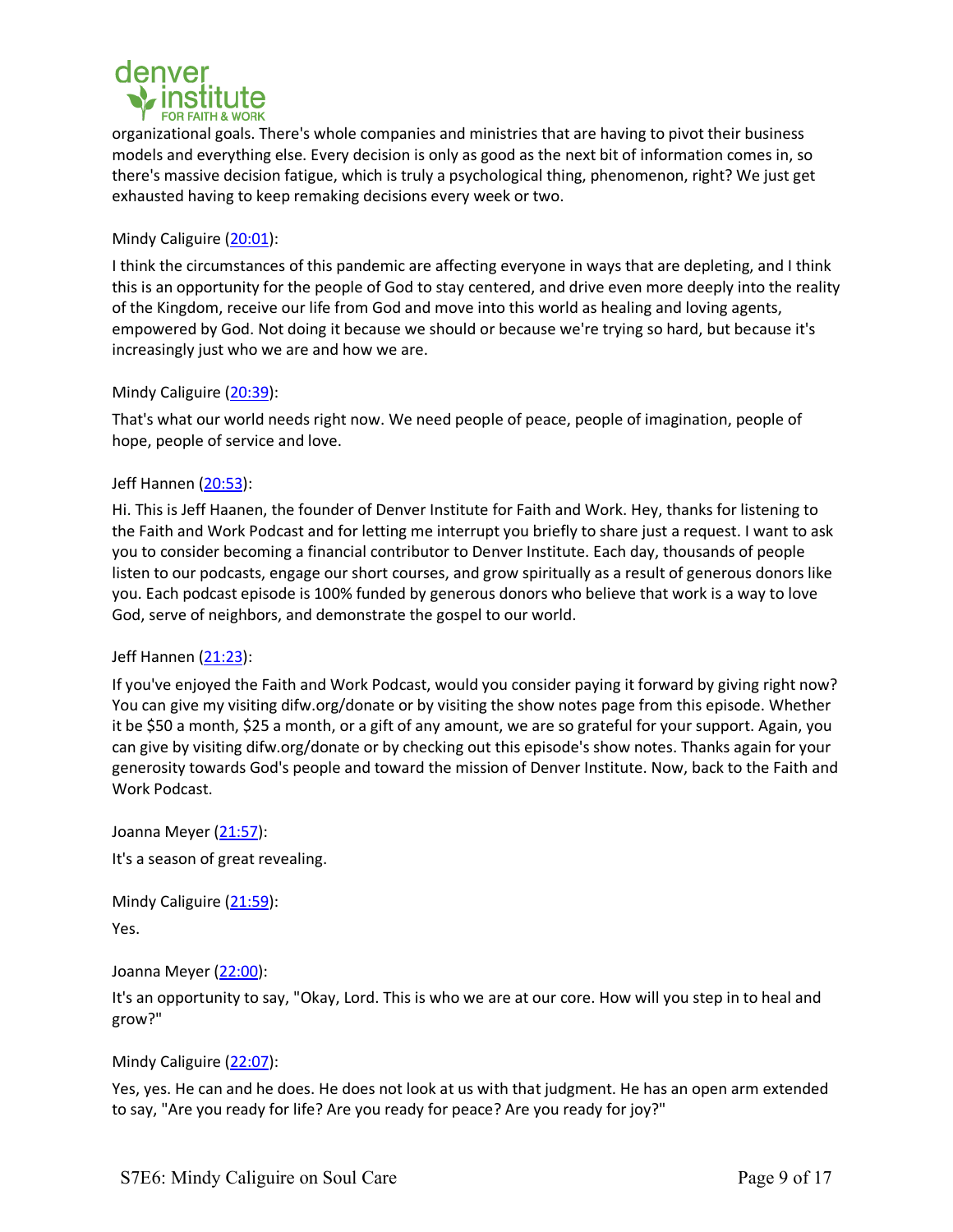

Joy, here's a little bonus pack, right? This thought leader has actually recently moved to Colorado. He's a neighbor closer to you than me.

Joanna Meyer (22:27): Oh, cool.

# Mindy Caliguire (22:27):

Jim Wilder. He has done a lot of brain neuroscience research and understanding about transformation, et cetera, et cetera, and has helped us understand, helped me understand that joy is an inherently relational construct. The part of your brain that recognizes joy is the part that is firing when you see someone who knows you well and their face lights up. That feeling when somebody that you know who loves you, who delights in you, right ... When you and I haven't seen each other in a while and we're like, "Ah," you're so excited to see each other, that registers in our brains as joy, when someone has that reaction to seeing us.

# Mindy Caliguire (23:15):

If you think about how I mean many of us maybe during this time, we're living alone or there's conflict in the home, and we don't have access to that feeling of someone lighting up. But here's the truth. You think of the Aaronic blessing in the Hebrew scriptures, right? "The Lord bless you and keep you. Make his face shine toward you and give you peace." That I believe is almost like a prophetic vision and a prayer that we rightly say as a blessing over someone, knowing with great confidence that that is the posture of God's face shining towards us always, always.

### Mindy Caliguire (24:04):

In the middle of a pandemic, in the middle of isolation, or conflict, or resource depletion, or fear of the politics, or fear of our health of our loved one's health, all of those are real, but we can always come back to a place of reconnecting with God. In that, find joy. In that, find peace.

### Mindy Caliguire (24:28):

This may sound simplistic to someone who's saying, "You don't really understand how hard it is." But I've got to say, we are made for that kind of connection and that is fundamentally God's posture toward us. If you can pause, and still, and slow your life enough to rest all the unrest that sits below the surface or below the visible surface of our lives and really connect with God, that peace does flow, that joy. Not like yippy skippy, I'm so happy about all these things, but the joy part of your brain that feels the pleasure of God looking at you.

### Joanna Meyer (25:14):

I love it. I heard an expression on the radio last night that we describe many people's current existence as working from home, but we're not working from home. We're living at work.

Mindy Caliguire (25:25): Oh, my gosh. That's so true.

Joanna Meyer (25:27):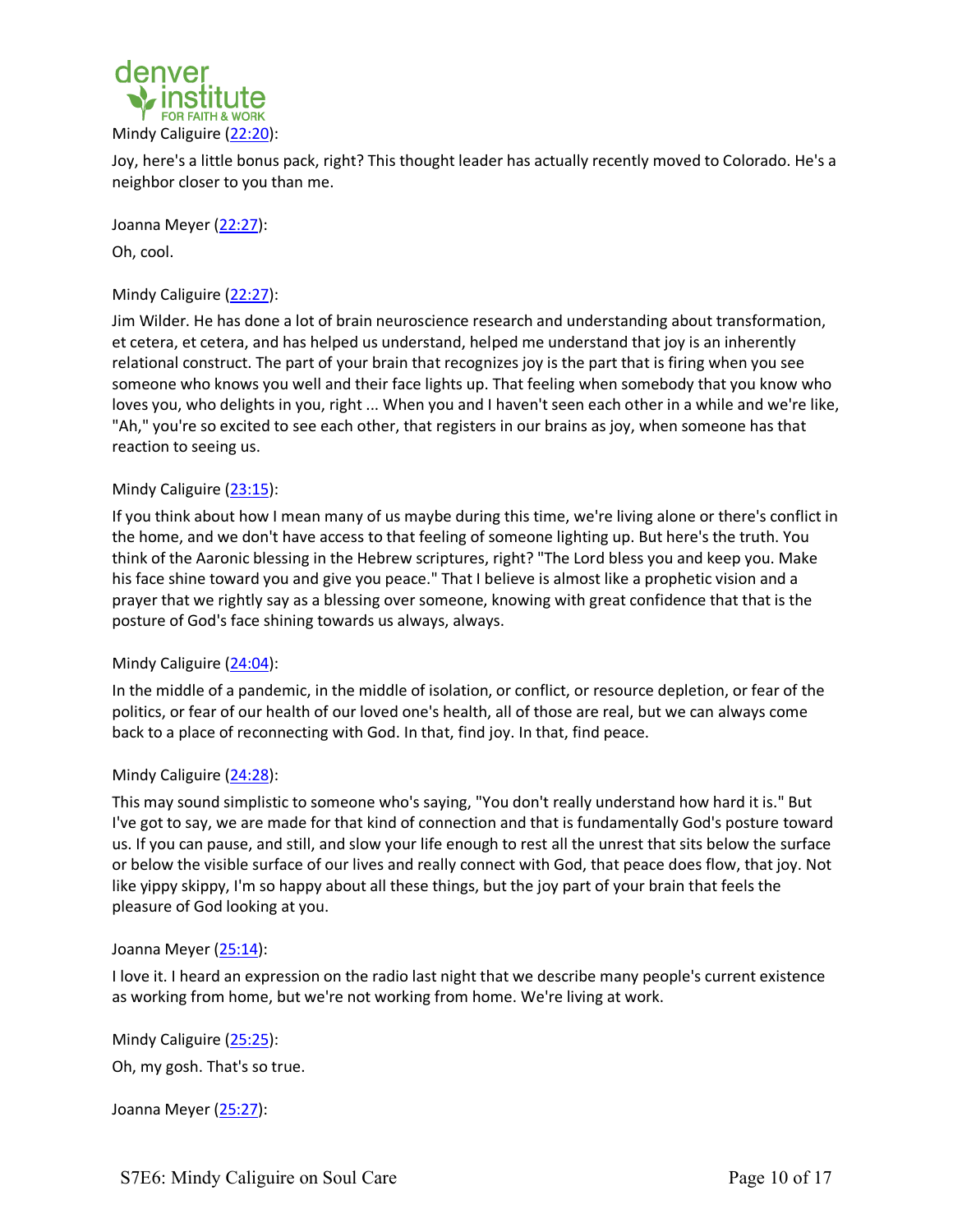

Yeah. Just the sheer volume, I would say the presence of our daily work in our daily lives all the time. Whether that's our work as parents, our work as tech executives, our work as women that are admins, all kinds of roles, it's all happening all the time in our daily life. I just think there's a place for us to reorient ourselves toward experiencing God in the midst of that overflow of work into every area of our lives.

Joanna Meyer (25:54):

Let's talk practically. Like how do you invite God into that? Because I'm convinced God shapes our souls through the pressures of our daily work.

Mindy Caliguire (26:02):

Totally.

Joanna Meyer (26:03): How do we do that?

# Mindy Caliguire (26:04):

Yeah, yeah, yeah, yeah. Oh, man. This feels like it's been the conversation of the week. No, I'm serious. I think fundamentally, there's a lot of ways we may get to this point, but fundamentally it's about cultivating a conversational relationship with God, a day by day, moment by moment, crisis by crisis, decision by decision, role change by role change, ongoing conversation with God whereby we can receive reassurances of his love and his care, reassurances of his sovereignty and goodness, guidance maybe specifically around the various dilemmas of, "What do I do with this four-year-old who's having a meltdown and I have to make a board presentation in the next five minutes," right? Like that happened for somebody who's listening.

Joanna Meyer (26:59):

Yeah.

# Mindy Caliguire (27:01):

I don't see that as an invitation to muscle up to what would Jesus do in this moment, because frankly I don't think anybody's willpower is that strong. We may even, in our own flesh, be quite deceived about what Jesus would do in that moment. But how do we in that moment, four-year-old right in front of me having a meltdown, Zoom meeting has already started that I need to go present on in like four minutes, how do I breathe in and be like, "Okay, God. You're here. You're with me. You love this child. You're with this responsibility I am holding. How do you want me to navigate? What do you want me to hear? Where is a solution that I'm not seeing right now? Open my eyes. Open my ears."

# Mindy Caliguire (27:53):

Whenever we open ourselves up to God's presence, his guidance, new ideas happen. New things happen. Solutions show up that didn't exist prior. I don't have that current situation, but there was something ... I'm trying to remember what it was. A couple weeks ago where I was heading into an impossible like this needs to happen and this needs to happen, but this other thing also needs to happen. How's that for the most vague illustration ever?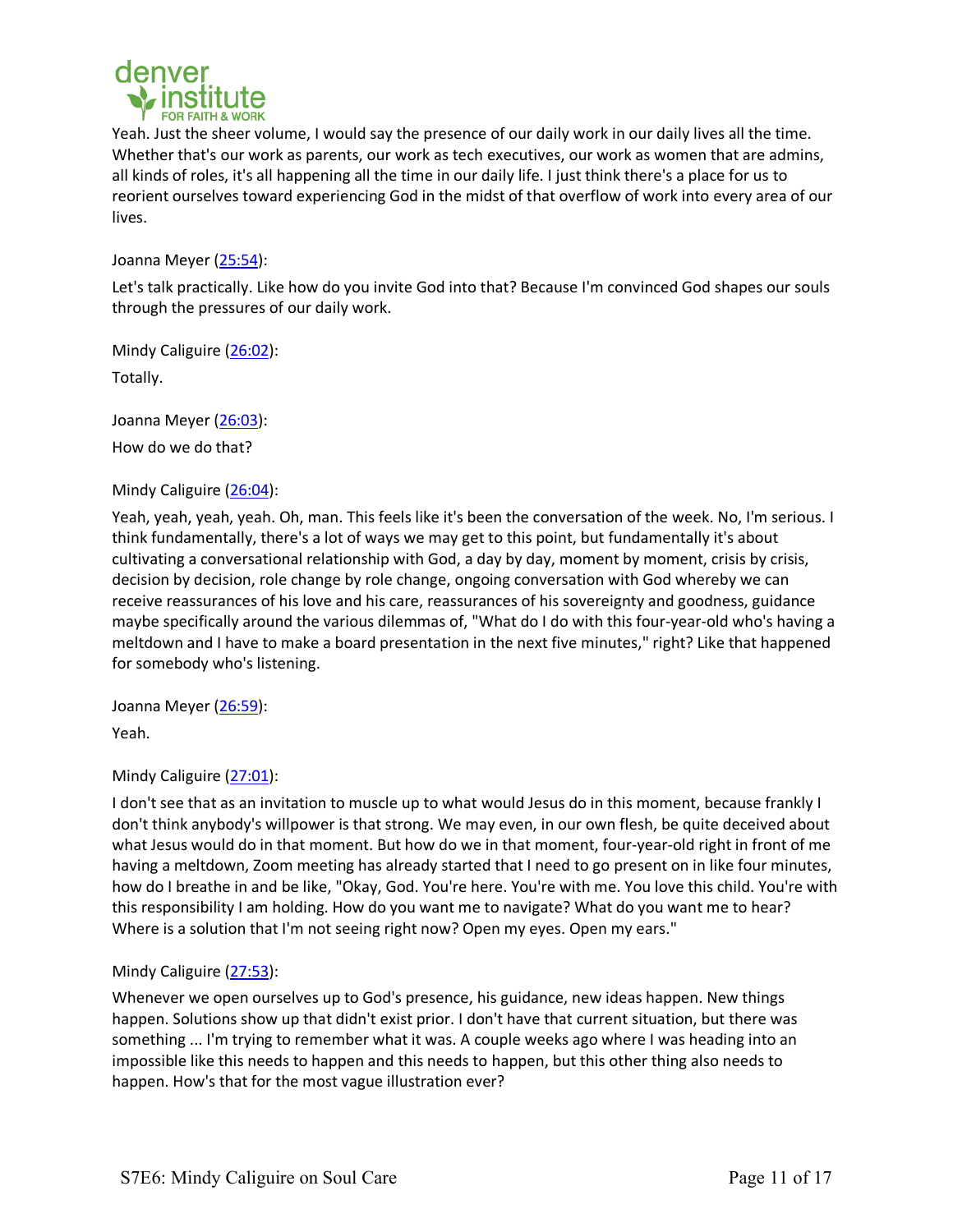

That could describe any listener who's probably had that this week.

### Mindy Caliguire (28:24):

Exactly. Exactly. I was churning it all in my head, like if I could just keep changing the puzzle pieces I could force them together. I kept trying to do that, and it's like I caught myself. It might've been even in the middle of the night, because you know the middle of the night is when we think of all our disaster scenarios.

Joanna Meyer (28:42):

Our best thoughts happen at that time.

Mindy Caliguire (28:45):

No. My worst thoughts happen. Maybe your best one do-

Joanna Meyer (28:47):

No, no.

## Mindy Caliguire (28:48):

But I wake up and I'll call you, like, "What do I do?" But I come up with all the worst things. But anyway, in the middle of me just trying to force fit these things, I just had the, "Oh wait, God, you're still God. You're still part of all these things. What do I do? How do I fit these together?" I mean, Joanna, it's not like I can say I heard an audible voice. I didn't, but like an idea emerged, and it offered a path that solved one and a half of the things and opened up a way that another thing could be sequenced differently.

### Mindy Caliguire (29:26):

Like what if I hadn't had that, "Wait, God, you're here. Where are you?" It's like how do we develop that ability? It's get harder and harder the higher the stress goes, because I feel more obligation to control, to figure it out. I feel responsible. It's the cultivating of the inclination. We're told to incline our hearts to God, to return, to come to him. It's all about connection. It's not about perform well, do your thing well, be perfect. Well, there is that, but it's only like in me. How do we just keep turning to God in the midst of daily life?

### Mindy Caliguire (30:05):

Whatever spiritual practices help you with that, cultivate those. If something isn't helping you in the midst of a crisis be turning toward God to receive your life from him and receive direction if there's that on hand, then I don't know, maybe I sound terrible, but don't keep doing those things. Figure out how to build a conversational, moment by moment relationship of guidance, of intimacy, of love.

### Mindy Caliguire (30:36):

It strikes me sometimes how many of us as Evangelical Christians, which I'm going to assume is the bulk of our listeners today, our hallmark of what we believe and what we want to invite people into is a personal relationship with Jesus Christ.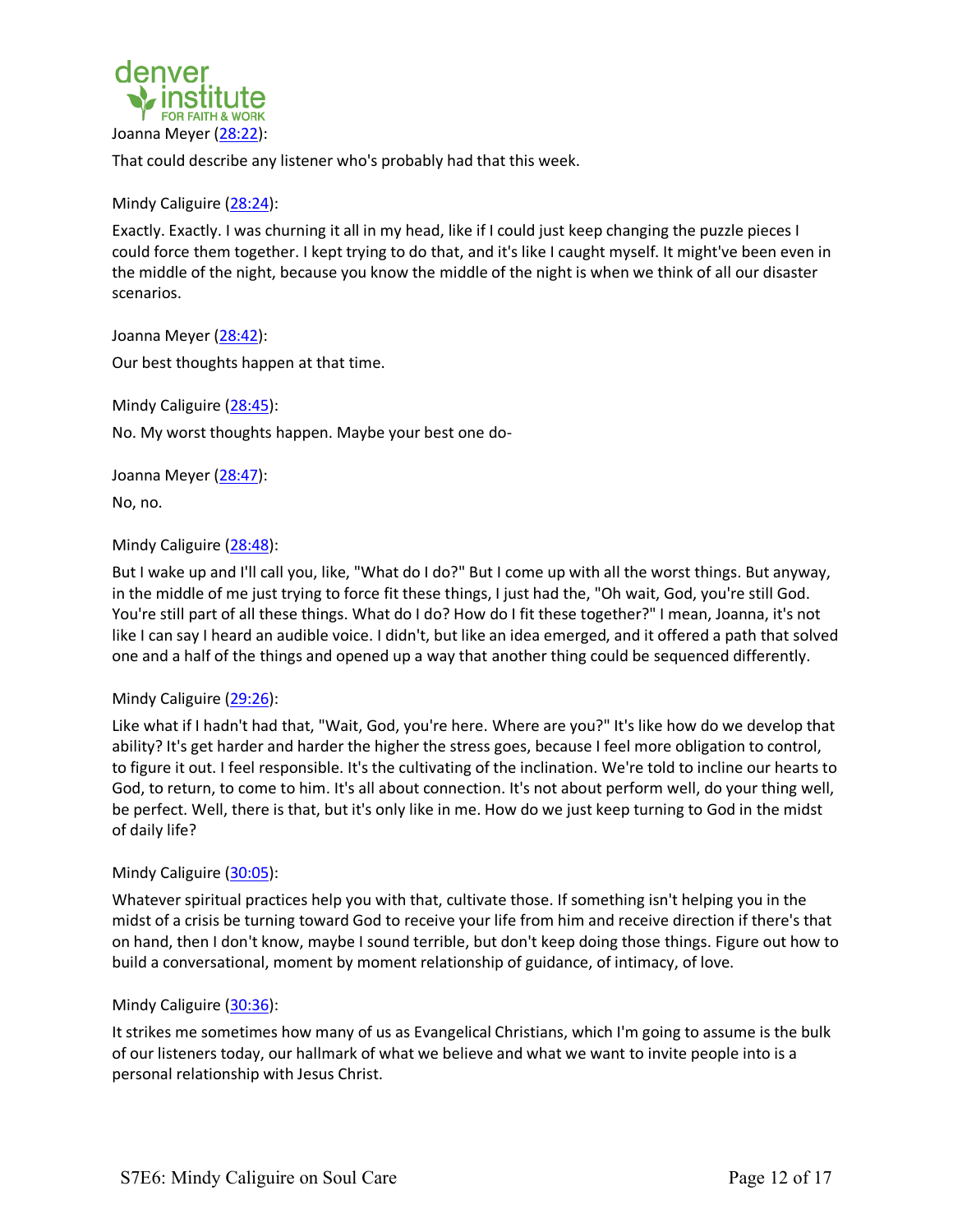

Totally. Totally.

Mindy Caliguire (30:50): Right?

Joanna Meyer (30:51): Yep.

Mindy Caliguire (30:51):

But sometimes it gets reduced to, do we actually believe these set of things about God, and do you do these rituals with God? Or with or without him, do you do these rituals? I feel like I'm championing the, what do they call us, the Caption Obvious. It's like, "Hey, guys. Guess what? You can have a personal relationship with God." But it actually is true. We can, and we can cultivate that. For many, many people, it's been a long time since they were just in that sort of conversational, "Well God, what do you think about this? Oh, my gosh. This person is mad at me again. What do you think we should do about that? What do you want to say to me about loving that person right now?" That kind of conversational relationship in the midst of what's hard.

Mindy Caliguire (31:47):

I think one of the benefits you said, we're not ... What did you say? We're living at work.

Joanna Meyer (31:51):

We're not working from home. We're living at work.

# Mindy Caliguire (31:54):

Yeah. One of the things that's good about that is that a lot of us have led very compartmentalized lives. I can leave the conflict at home and go be a rock star at work. Then I can be a rock star at work and then go have my quiet time and walk to Jesus about four things, or not, and just feel good about myself because I had my quiet time. Then I can go to my health club and do that. I shape shift throughout the day.

# Mindy Caliguire (32:20):

This is forcing a level of integration that is actually who we are. I actually am this person at Gloo, this person who's talking to a large national, international organization that I blew off a call with them because of the engineering thing at Gloo. It's like all of that is me in one place. I was sitting in this actual chair that I'm talking to you in while I had conversations with my kids, my husband, Soul Care things, Gloo things, and all the things.

### Joanna Meyer (32:50):

Yeah. I think about someone who is in a moment where they just feel like their soul is absolutely charred and they're exhausted. If those two themes that you have just woven throughout our conversation of knowing that God is with you and that he is for you, that his disposition is that he loves you he's for your good, if that's the only thing you can sit in, that's a place to start.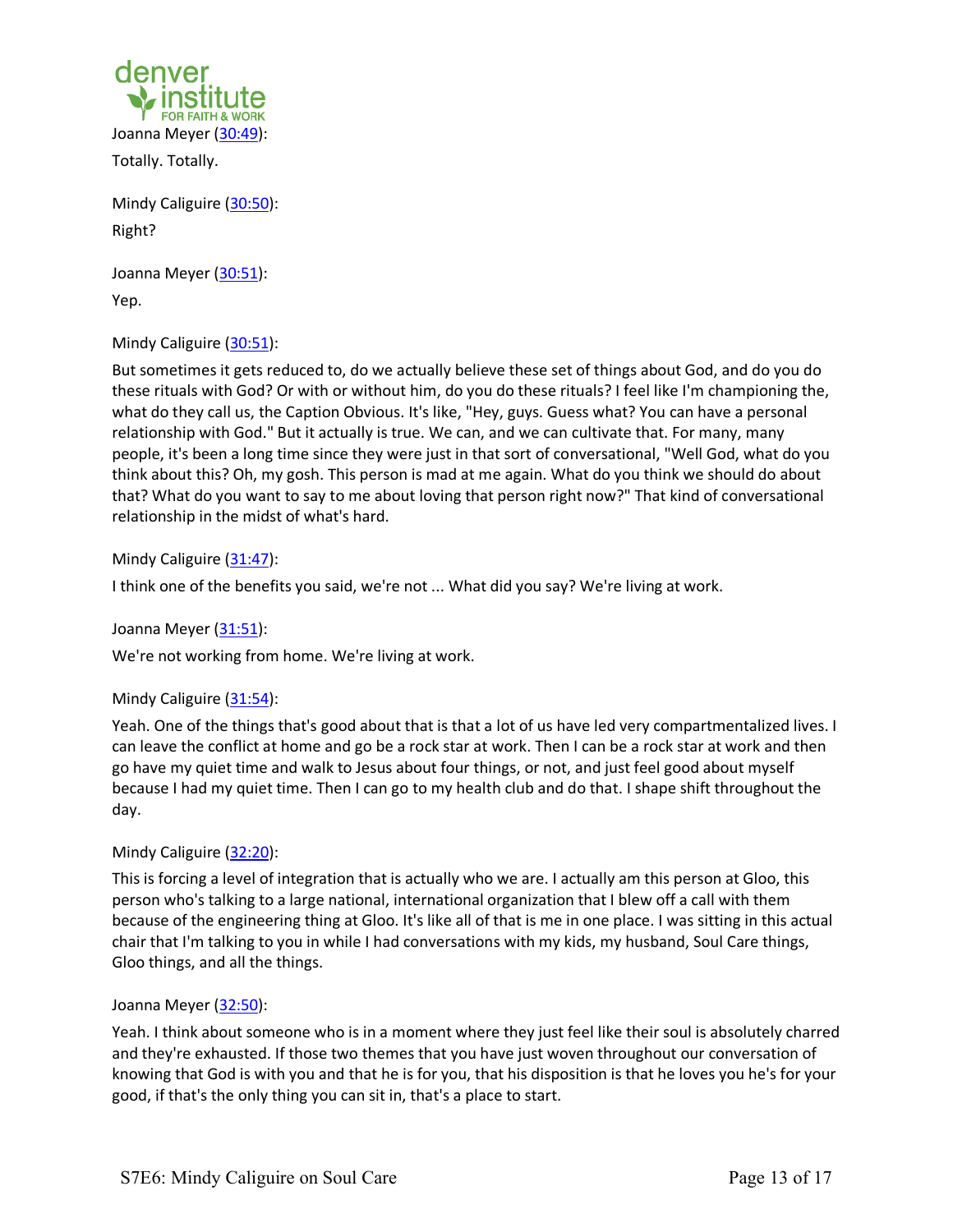

Yes. I believe that. Anything that's another spiritual practice that doesn't have you end up recognizing your belovedness in God, like maybe set it aside for a while and go figure out how to connect with God. It might mean going for a walk to a place you don't usually go. It might mean ... I don't know, but be on the hunt for what allows you to truly rest in God's presence and know that you are loved.

# Mindy Caliguire (33:44):

There's a psalm that I love, Psalm 131:2 that says, "I've stilled and quieted my soul. Like a weaned child in its parent's lap is my soul within me." A weaned child. There's nothing wrong with an unweaned child. Just they're younger. They need stuff. They want something. They're there to get. A weaned child that wants to hang out on its parent's lap, on its mother's lap is there for the sake of relationship.

### Mindy Caliguire (34:12):

I think God welcomes our prayer requests. He invites that certainly. But what does it mean to just choose to be with? What does it mean to just hang out with God as it were? What would that look like? What if you said, "I'm not going to allow myself ..." If you're charred, if your soul is charred, first of all, know this. The power of God's love and grace to bring new life and healing to a soul has no measure.

### Joanna Meyer (34:41):

I love that.

### Mindy Caliguire (34:42):

There is no limit to God's ability to breathe new life and new healing into your soul, no matter how dirt tired you are, how angry, resentful, steeped in some terrible addiction or behavior. Whatever it is, you just turn toward God. Wherever is to your right right now, just turn your head. That's where God is. Then turn to the left. God's there too. He is front of you. He's behind you. He's within you. He's here, and he is for you, and he can handle whatever it is that has come your way.

### Joanna Meyer (35:18):

Thanks. I have a final question for you. You'll be teaching a workshop at Women, Working, Calling on October 24th about how do we experience God through our callings. That our daily work, in whatever form it takes, is an invitation for us to experience God there, not just in our spiritual discipline moments, but just in presence with him. The theme we're exploring in that is the theme of resilience, because I think the message for this year for women is not, "Go, girl. Climb the mountain." That's not what we need. We need hearts that are resilient and able to respond to the challenges that we face.

#### Joanna Meyer (35:55):

What do you think it looks like for women to be resilient in this season? I say that it's not slapping a bumper stick that says, "I'm resilient," on your car. There's a different approach to that.

### Mindy Caliguire (36:04):

No. Gosh no. There's a huge body of research that the Lilly Foundation did on resiliency for people in ministry, and there are five key drivers that came out of their research for the five things that contribute to resilience.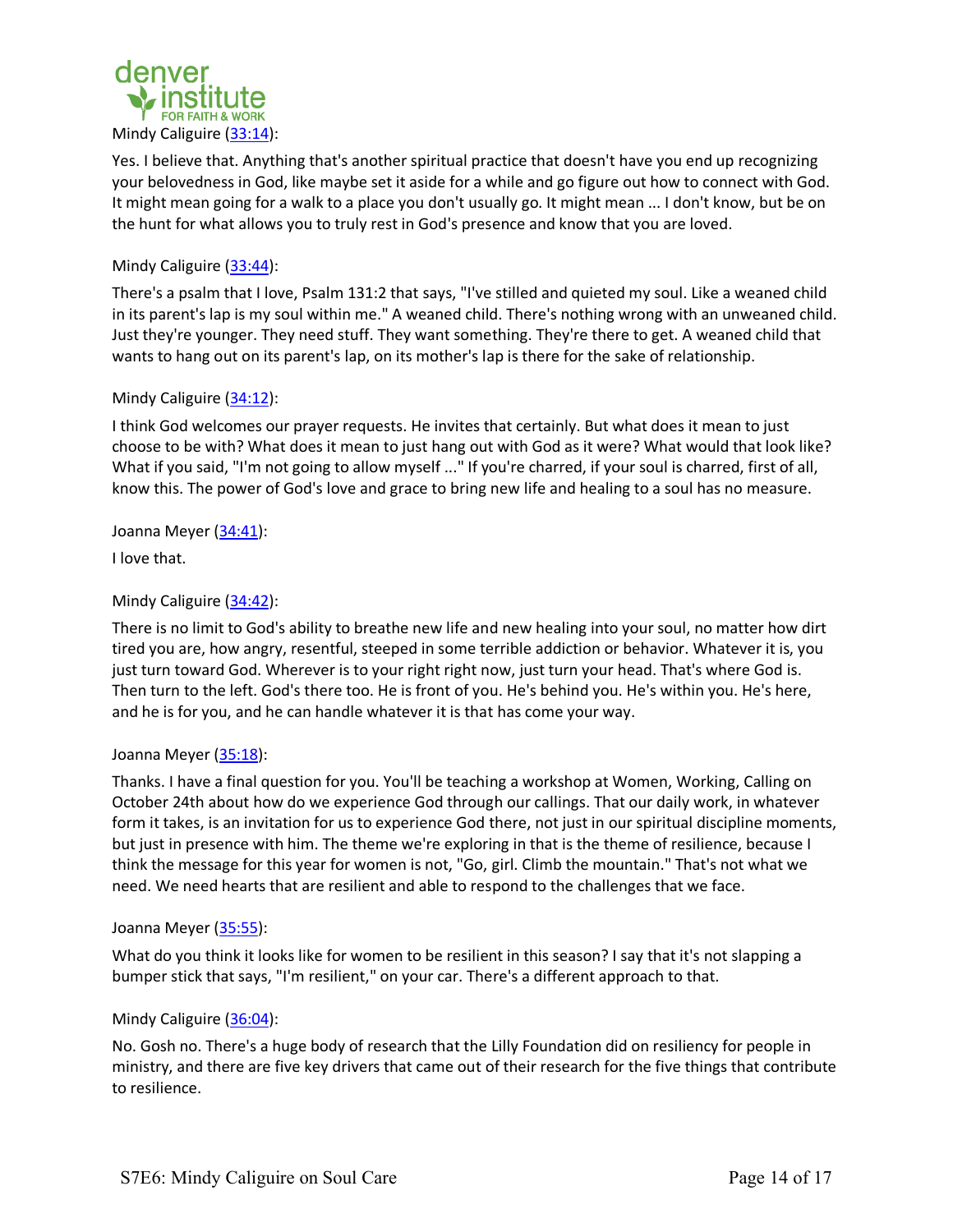

The first ... We're all in vocational or avocational ministry, so let's just broaden this to whatever your line of work is, right? Whatever your calling is. If you're an MD, if you're an admin, if you're an at home mom, executive, if you're any role, accountants, lawyers, everybody, right? These five drivers for resilience.

# Mindy Caliguire (36:41):

The first is soul care. It is weaving your life into the life of God, whatever intentionality, whatever form that takes. Soul care.

# Mindy Caliguire (36:53):

Second thing is they put in the broad category of just like self care. Like exercise, and nutrition, and just taking of your self. Getting rest, getting sleep, getting all those things, because we're people, right? We are physical bodies. Soul care was the first and foremost. Self care was the second.

## Mindy Caliguire (37:14):

The third is all around our relationships, life giving relationships. If you're in a family, it's the quality of health in a marriage or your parenting relationships. Even beyond that, it's also inclusive of, or if you're not in a family situation, it's your network. It's your people. It's your friends. It's the people who are for you. What are the quality of those relationships? Third driver.

## Mindy Caliguire (37:40):

Fourth one, this is interesting, is emotional and cultural intelligence. This has been a massive issue lately. We've seen where if we as a people, as Jesus's people, are lacking some cultural intelligence to the moments we've been in this year-

Joanna Meyer (37:55):

Wow.

# Mindy Caliguire (37:55):

It's hard for us to stay resilient, because we're going to get blindsided by something we didn't even know was real. Then emotional intelligent similarly.

### Mindy Caliguire (38:03):

Then the last driver is what we usually think of as success, making for success in leadership. It's all the leadership and management practices, skills, et cetera. You could say for whatever your actual job is, it would be the set of skills. Like are you a good lawyer? Are you good at accounting? Whatever it is, let's count those as a driver of resilience.

### Mindy Caliguire (38:25):

Yes, you need excellence in your practice, whatever it is, but those other things, because of how God has created the soul, are actually the primary drivers. They all matter, but the primary ones are those.

Mindy Caliguire (38:40):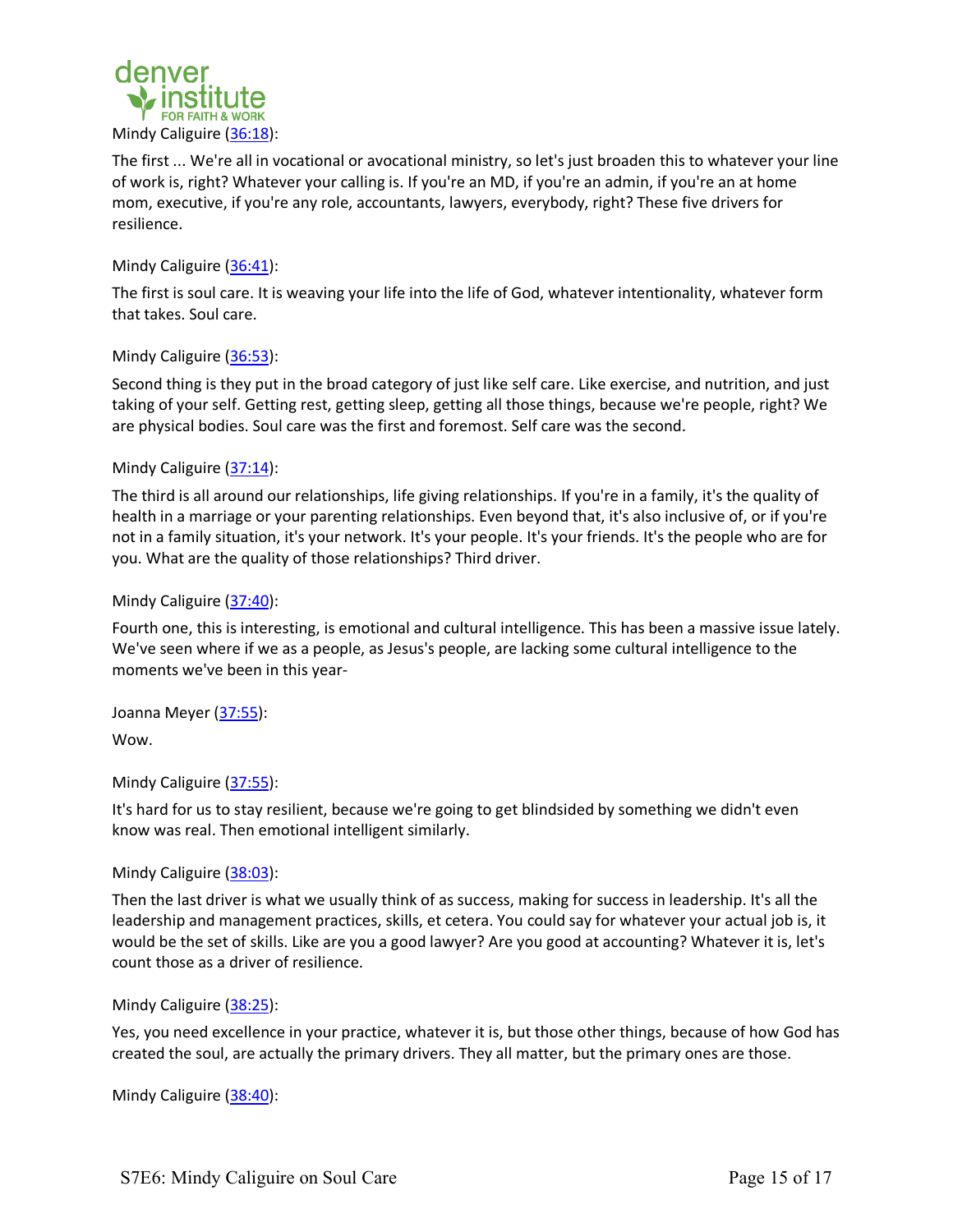

What contributes to resilience and where are we going to go on that conference? We're going to be talking about the soul care dimension of resilience and how can we be intentional with carving out the time and space to become aware of and responsive to this ongoing work of God in our lives. For me, that directly relates to vocation, because the more we are able to receive from God and hear his direction in our lives, we get the various assignments that he has for us and we more quickly drop the illusions about who we thought we were.

# Mindy Caliguire (39:19):

Sometimes some people may have illusions that are grander and inappropriate to have. I think a lot of times, men and women, we have so much self doubt and so much shame that we're combating almost all the time. I think God wants to invite you into things you've never even dreamed of and you didn't know you had capacities for. We want to live in such a way that we're open to those things. We receive from him what he wants to give. Anyway, I think resilience is a huge topic.

# Joanna Meyer (39:51):

I love it. If women who are listening are intrigued by this, I'll tell you more about Women, Working, Calling in just a minute. Mindy, thanks for the gift of this conversation. My prayer is that folks that are listening will find one solid, solid nugget that they'll take home and just like be able to rest in that. Even if it's that simplicity you said of knowing God's presence and his heart for us is a wonderful place to start in this season. Thanks for sharing that with us.

Mindy Caliguire (40:16):

Oh, you're so welcome. I can't wait to be with you guys in October.

Joanna Meyer (40:19): Thanks again.

Mindy Caliguire (40:20): Thanks for the invitation.

Joanna Meyer (40:22): Awesome.

Mindy Caliguire (40:23):

See you.

Joanna Meyer (40:23): Bye.

Joanna Meyer (40:31):

What an encouraging conversation with Mindy Caliguire. If you were intrigued by what she had to say about soul care and how we can experience God's presence in the context of our work, I invite you to join us online at Women, Working, Calling on Saturday, October 24th. It's going to be an amazing event.